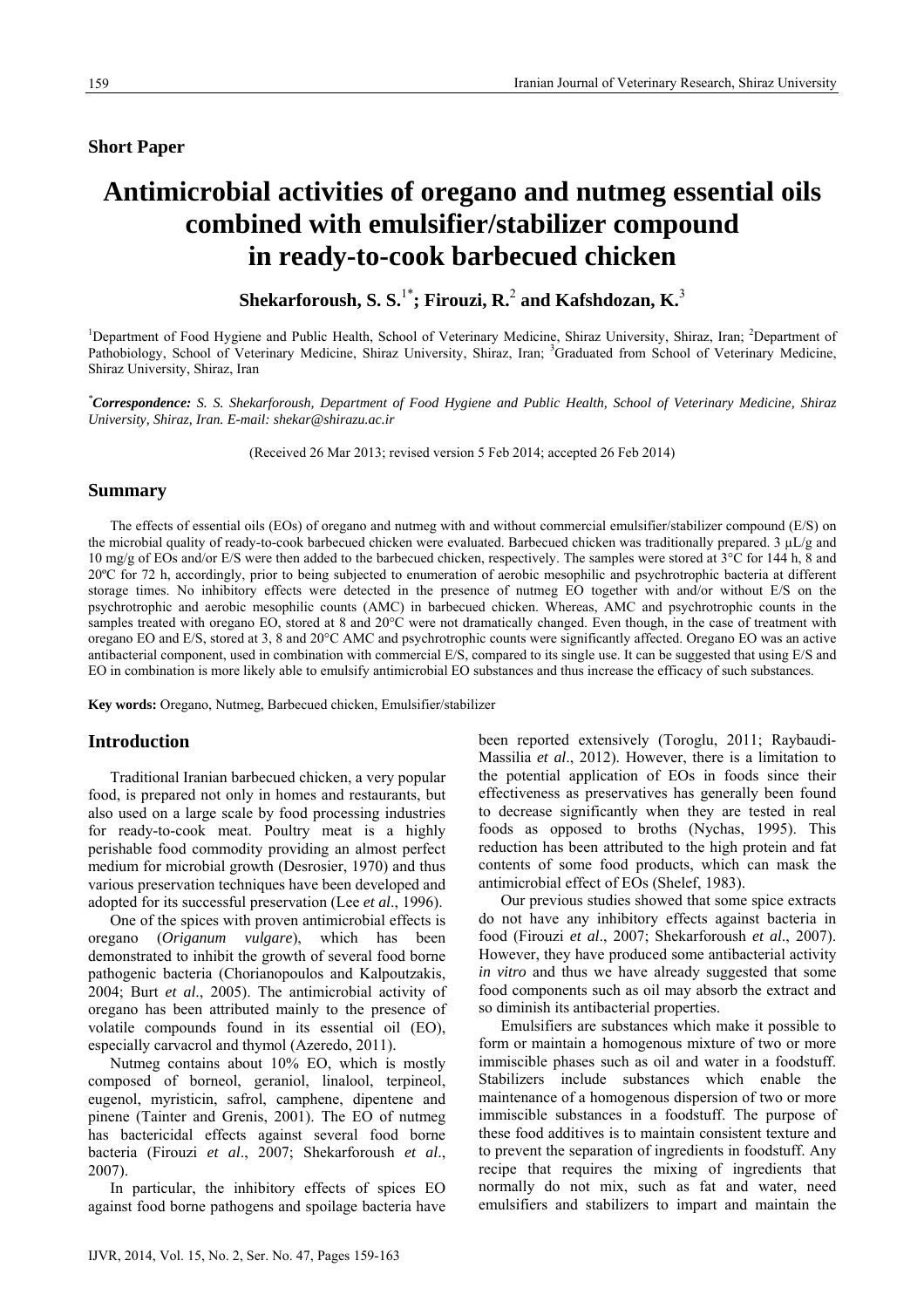desired consistency.

In this study, the effect of oregano and nutmeg EOs in combination with emulsifier-stabilizer compound (E/S) on total mesophilic and psychrotrophic bacteria of ready-to-cook barbecued chicken was investigated.

## **Materials and Methods**

#### **Essential oils (EOs)**

The pure EOs of oregano (Density: 0.960 at 20°C, GC-MS tested, origin: Bulgaria, steam distillation extraction) and nutmeg (Density: 0.913 at 20°C, GC-MS tested, origin: Indonesia, steam distillation extraction) were obtained from Kobashi Co. (Ide, Devonshire, UK).

## **Emulsifier-stabilizer compound (E/S)**

A commercial E/S compound (Panisol®) containing mono and diglycerides of fatty acids, cellulose, guar gum and carrageenan was obtained from Danisco, Denmark.

#### **Preparation of ready-to-cook barbecued chicken**

 The barbecued chicken was prepared as described by local chicken meat processing industry. All necessary ingredients including chicken breast, onion, red pepper, lemon juice, saffron, sunflower oil and salt were purchased from the local market.

According to the recipe, the amount of each ingredient used for 1000 g of cubed chicken breast were as follows: salt (4.7 g), red pepper (1.4 g), lemon juice (47 ml), chopped onion (47 g), saffron (0.1 g) and sunflower oil (20 ml). The ingredients were mixed thoroughly and added to the cubed chicken breast. EOs (3  $\mu$ l g<sup>-1</sup>) and/or E/S (10 mg g<sup>-1</sup>) were then added to the barbecued chicken. The control samples were made similarly, except for adding EOs and/or E/S.

## **Experimental design**

 The final product was split into units of 10 g, placed in sterile stomacher bags and stored at  $3 \pm 0.5^{\circ}\text{C}$ ,  $8 \pm 0.5^{\circ}\text{C}$ and  $20 \pm 0.5^{\circ}$ C, respectively. Samples subjected to bacteriological analysis were kept at the following incubation times: 3°C for 0, 48, 96 and 144 h; 8 and 20ºC for 0, 24, 48 and 72 h.

#### **Bacteriological analysis**

Each sample was diluted in 90 ml of 0.1% buffered peptone water and homogenized for 2 min using stomacher. The homogenate was then ten-fold serially diluted in the 0.1% buffered peptone water. 0.1 ml of aliquot was subsequently surface plated in duplicate using plate count agar (Merck, Germany). All colonies were finally enumerated after incubation for 24-48 h at 37ºC for AMC and 72 h at 20°C for psychrotrophic bacteria (Shekarforoush *et al*., 2007).

#### **Statistical analysis**

For each condition, three independent replicates of the experiment were carried out. Before statistical analysis, the data were converted into the logarithmic values of the colony forming units (log CFU  $g^{-1}$ ) and analyzed using the general linear model procedure of the SPSS, version 11.5 (SPSS, Chicago, Ill.). Duncan's multiple range test was used to determine if any significant difference existed among logs CFU  $g^{-1}$  of bacteria.

## **Results**

E/S was not significantly active against psychrotrophic counts and AMC in the experimental groups compared to the control (P>0.05).

Nutmeg EO synergistically with and without E/S was not effective on the growing rates of psychrotrophic bacteria and AMC in the barbecued chicken stored at 3, 8 and  $20^{\circ}$ C (P $> 0.05$ ), (Tables 1 and 2). However, in samples treated with oregano EO and stored at 3°C, the populations of psychrotrophic bacteria and the population of AMC remained on a constant level from 5.59 to 5.38 log CFU  $g^{-1}$  and from 5.57 to 5.66 while the population of the control group increased as expected from 5.53 to 5.90 and from 5.62 to 5.90. The inhibitory effect of oregano EO was significant after 144 h  $(P<0.05$ ,

**Table 1:** Effect of nutmeg essential oil (EO) and its combination with the emulsifier-stabilizer compound (E/S) on aerobic mesophilic bacteria of ready-to-barbecue chicken meat stored at different temperatures

| Storage temperature<br>$(^{\circ}C)$ | Nutmeg EO<br>$(3 \mu l/g)$ | E/S<br>$(10 \text{ mg/g})$ | Mean $\pm$ SD total viable mesophilic bacteria (Log CFU/g) |                 |                 |                 |                 |                 |
|--------------------------------------|----------------------------|----------------------------|------------------------------------------------------------|-----------------|-----------------|-----------------|-----------------|-----------------|
|                                      |                            |                            | 0 <sub>h</sub>                                             | 24h             | 48 h            | 72h             | 96 h            | 144 h           |
| $\mathcal{E}$                        |                            |                            | $5.68 \pm 0.36$                                            |                 | $5.63 \pm 0.36$ |                 | $5.63 \pm 0.34$ | $5.83 \pm 0.40$ |
|                                      | $^{+}$                     | $\overline{\phantom{a}}$   | $5.45 \pm 0.20$                                            |                 | $5.64 \pm 0.26$ |                 | $5.68 \pm 0.29$ | $5.92 \pm 0.19$ |
|                                      |                            | $+$                        | $5.51 \pm 0.28$                                            |                 | $5.51 \pm 0.34$ |                 | $5.52 \pm 0.34$ | $5.93 \pm 0.52$ |
|                                      | $+$                        | $+$                        | $5.38 \pm 0.10$                                            |                 | $5.31 \pm 0.19$ |                 | $5.42 \pm 0.16$ | $5.79 \pm 0.25$ |
| 8                                    |                            |                            | $5.45 \pm 0.42$                                            | $5.63 \pm 0.51$ | $6.40\pm0.10$   | $7.22 \pm 0.67$ |                 |                 |
|                                      | $^{+}$                     | $\overline{\phantom{a}}$   | $5.22 \pm 0.60$                                            | $5.76 \pm 0.24$ | $6.23 \pm 0.05$ | $6.62 \pm 0.19$ |                 |                 |
|                                      |                            | $^{+}$                     | $5.86 \pm 0.31$                                            | $6.11 \pm 0.51$ | $6.65 \pm 0.49$ | $7.04 \pm 0.38$ |                 |                 |
|                                      | $^{+}$                     | $+$                        | $5.62 \pm 0.25$                                            | $5.74 \pm 0.33$ | $5.98 \pm 0.20$ | $6.33 \pm 0.31$ |                 |                 |
| 20                                   |                            |                            | $5.17\pm0.11$                                              | $5.68 \pm 0.15$ | $7.83 \pm 0.13$ | $8.35 \pm 0.11$ |                 |                 |
|                                      | $^{+}$                     | $\overline{\phantom{a}}$   | $5.06 \pm 0.04$                                            | $5.78 \pm 0.11$ | $7.49 \pm 0.07$ | $7.77 \pm 0.18$ |                 |                 |
|                                      |                            | $+$                        | $5.21 \pm 0.07$                                            | $7.34 \pm 0.11$ | $8.30 \pm 0.07$ | $8.36 \pm 0.06$ |                 |                 |
|                                      | $^+$                       | $^{+}$                     | $5.23 \pm 0.18$                                            | $6.38 \pm 0.03$ | $7.28 \pm 0.11$ | $7.56 \pm 0.06$ |                 |                 |

Number of sample examined in each treatment  $= 3$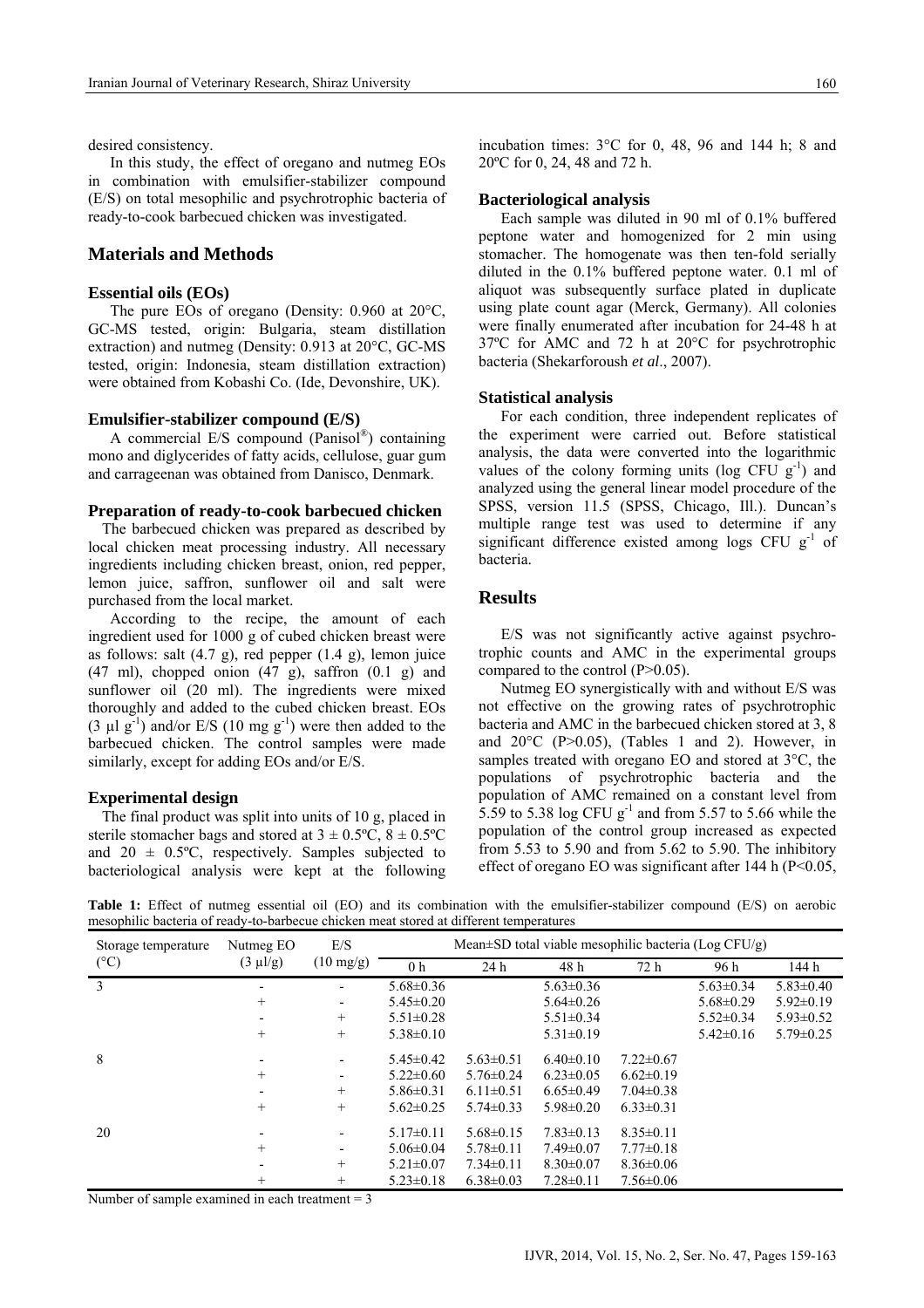| bacteria of ready-to-barbecue chicken meat stored at different temperatures |                            |                            |                                                                |                 |                 |                 |                 |                 |  |
|-----------------------------------------------------------------------------|----------------------------|----------------------------|----------------------------------------------------------------|-----------------|-----------------|-----------------|-----------------|-----------------|--|
| Storage temperature<br>$(^{\circ}C)$                                        | Nutmeg EO<br>$(3 \mu l/g)$ | E/S<br>$(10 \text{ mg/g})$ | Mean $\pm$ SD total viable psychrotrophic bacteria (Log CFU/g) |                 |                 |                 |                 |                 |  |
|                                                                             |                            |                            | 0 <sub>h</sub>                                                 | 24 h            | 48 h            | 72 h            | 96 h            | 144 h           |  |
|                                                                             |                            |                            | $5.62 \pm 0.20$                                                |                 | $5.52 \pm 0.28$ |                 | $5.62 \pm 0.22$ | $5.76 \pm 0.25$ |  |
|                                                                             | $\overline{+}$             |                            | $5.27 \pm 0.13$                                                |                 | $5.45 \pm 0.02$ |                 | $5.81 \pm 0.25$ | $5.64 \pm 0.20$ |  |
|                                                                             |                            | $^{+}$                     | $5.42 \pm 0.12$                                                |                 | $5.54 \pm 0.40$ |                 | $5.73 \pm 0.45$ | $6.23 \pm 0.57$ |  |
|                                                                             | $^{+}$                     | $^{+}$                     | $5.41 \pm 0.14$                                                |                 | $5.39 \pm 0.27$ |                 | $5.60 \pm 0.13$ | $6.01 \pm 0.15$ |  |
| 8                                                                           |                            |                            | $5.28 \pm 0.05$                                                | $5.48 \pm 0.10$ | $6.18\pm0.54$   | $6.65 \pm 0.16$ |                 |                 |  |
|                                                                             | $^+$                       | ٠                          | $5.46 \pm 0.25$                                                | $5.88 \pm 0.49$ | $6.30\pm0.44$   | $6.58 \pm 0.63$ |                 |                 |  |
|                                                                             |                            | $^{+}$                     | $5.93 \pm 0.30$                                                | $6.23 \pm 0.65$ | $6.77 \pm 0.55$ | $7.47\pm0.58$   |                 |                 |  |
|                                                                             | $^{+}$                     | $^{+}$                     | $5.77 \pm 0.22$                                                | $5.76 \pm 0.23$ | $6.25 \pm 0.69$ | $6.54 \pm 0.42$ |                 |                 |  |
| 20                                                                          |                            |                            | $5.01 \pm 0.03$                                                | $6.07 \pm 0.05$ | $8.21 \pm 0.09$ | $9.42 \pm 0.05$ |                 |                 |  |
|                                                                             | $^+$                       |                            | $498\pm0.11$                                                   | 5 91 $\pm$ 0 07 | $793\pm0.04$    | $919\pm0.07$    |                 |                 |  |

 $+$   $+$   $+$   $4.91 \pm 0.07$   $6.32 \pm 0.17$   $7.25 \pm 0.18$   $7.96 \pm 0.60$ 

 $5.07 \pm 0.02$   $6.87 \pm 0.11$   $8.23 \pm 0.04$   $8.39 \pm 0.05$ 

**Table 2:** Effect of nutmeg essential oil (EO) and its combination with the emulsifier-stabilizer compound (E/S) on psychrotrophic bacteria of ready-to-barbecue chicken meat stored at different temperatures

Number of sample examined in each treatment  $= 3$ 



**Fig. 1:** Growing rates of total viable bacteria in ready-to-cook barbecued chicken affected by oregano essential oil  $(3 \mu \lg^{-1})$ and emulsifier-stabilizer compound  $(E/S)$  (10 mg g<sup>-1</sup>) stored at 3°C. A (mesophilic bacteria), and B (psychrotrophic bacteria). - ○- Control, -●- Oregano essential oil, -□- E/S, and -■- Oregano essential oil + E/S

Figs. 1A and B). In addition a significant inhibitory effect was found in samples treated with oregano EO in combination with E/S ( $P \le 0.05$ ) after 144 h, while E/S alone did not change the population significantly.

In the control group stored at 8°C with and without E/S as well as in samples treated with oregano EO alone and stored at 8°C, a relevant increase in the populations of psychrotrophic bacteria and AMC was observed until

the end of the experiment (Figs. 2A and B). However, in the group treated with oregano EO in combination with E/S, a decrease from 5.43 to 5.28 log CFU  $g^{-1}$  was found in AMC and only a marginal increase from 5.46 to 5.78  $\log$  CFU g<sup>-1</sup> in the population of psychrotrophic bacteria was observed. The inhibitory effect of oregano EO in combination with E/S on population of psychrotrophic bacteria and AMC was statistically significant (P<0.01).



**Fig. 2:** Growing rates of total viable bacteria in ready-to-cook barbecued chicken affected by oregano essential oil  $(3 \mu 1 \text{ g}^{-1})$ and emulsifier-stabilizer compound  $(E/S)$  (10 mg  $g^{-1}$ ) stored at 8°C. A (mesophilic bacteria), and B (psychrotrophic bacteria). - ○- Control, -●- Oregano essential oil, -□- E/S, and -■- Oregano essential oil + E/S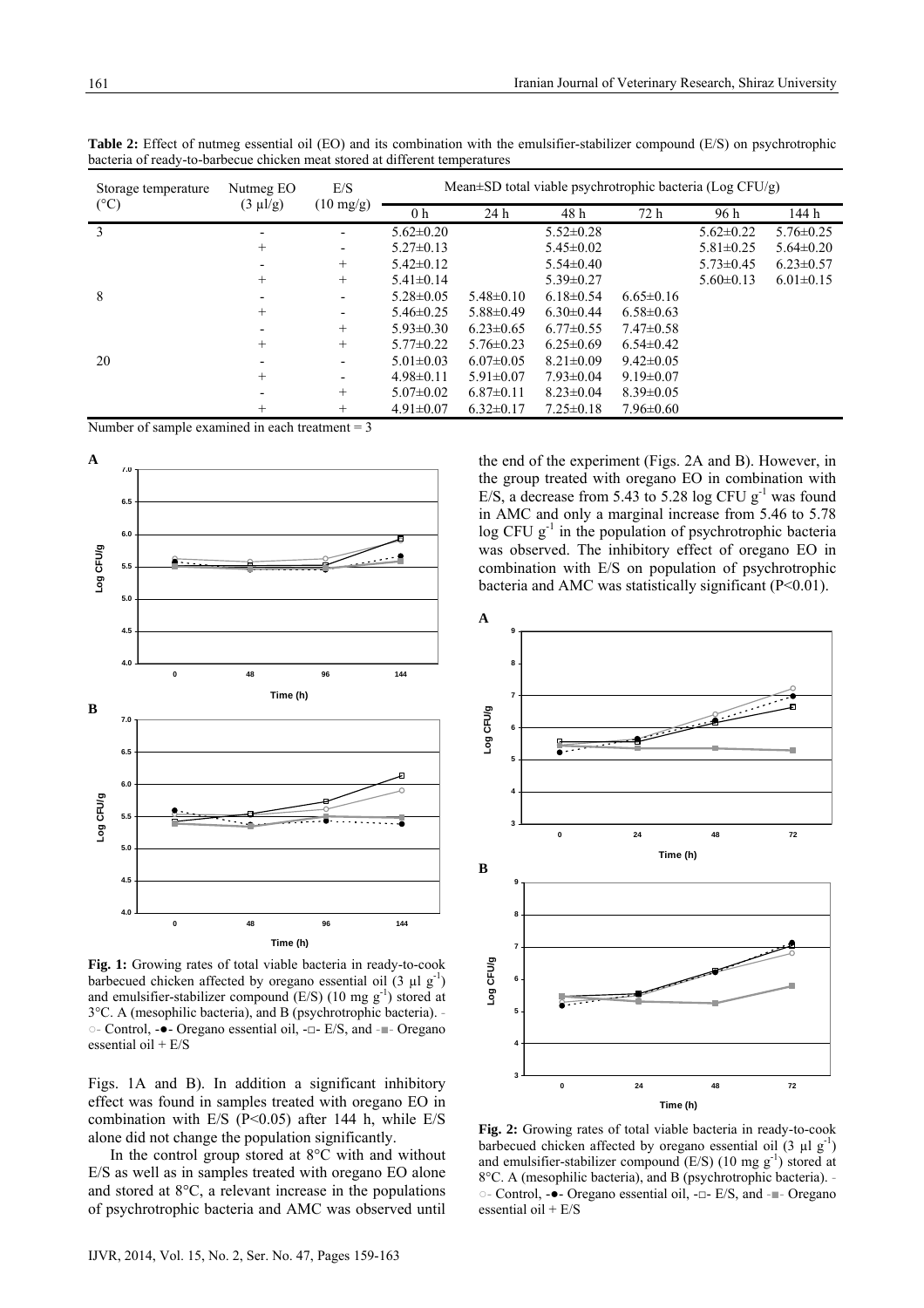No considerable inhibitory activities in psychotropic counts and AMC were found in samples treated with oregano EO, stored at 20°C (Figs. 3A and B). When oregano EO and E/S were used in combination, a significant inhibition of psychrotrophic counts and AMC was observed (P<0.01) compared to oregano alone and to control group (Figs. 3A and B).



**Fig. 3:** Growing rates of total viable bacteria in ready-to-cook barbecued chicken affected by oregano essential oil  $(3 \mu 1 g^{-1})$ and emulsifier-stabilizer compound  $(E/S)$  (10 mg  $g^{-1}$ ) stored at 20°C. A (mesophilic bacteria), and B (psychrotrophic bacteria). -○- Control, -●- Oregano essential oil, -□- E/S, and -■- Oregano essential oil + E/S

# **Discussion**

In the present study, the antibacterial effect of EOs of nutmeg and oregano combined with E/S in ready-to-cook barbecued chicken was investigated. In our previous studies, we observed the antibacterial activity of EOs of oregano and nutmeg against different genera of bacteria *in vitro* (Shekarforoush *et al*., 2007). However, those studies did not confirm any significant inhibitory effects against *E. coli* O157:H7, *Yersinia enterocolitica* and *Listeria monocytogenes* in ready-to-cook barbecued chicken (Firouzi *et al*., 2007; Shekarforoush *et al*., 2007*)*. It has been shown that the effectiveness of EOs in food may be influenced by the presence of fat, carbohydrate, protein, and salt and also the pH level in food stuffs (Pandit and Shelef, 1994; Tassou *et al*., 1995). Burt *et al*. (2005) showed that stabilizer compounds significantly

improved the effectiveness of carvacrol against *E. coli* O157:H7 in broth and they concluded that stabilizer compounds caused delay in the separation of the hydrophobic substrate from the aqueous phase of the medium. The physical structure of a food also may limit the antibacterial activity of EOs (Skandamis *et al*., 2000). Cutter (2000) suggested that antimicrobial activity associated with herbal extracts may be diminished by the presence of adipose component in ground beef. We have already suggested that proteins and fat may absorb such extracts, and thus interfere with the antimicrobial effects (Shekarforoush *et al*., 2007). In this study, using E/S as food additives lead to the theory that in the presence of E/S, soluble forms of EO in the oils produces a stabilized emulsion, which can improve their exposure to microorganisms.

The EO of oregano alone did not affect the growing rates of bacteria in the barbecued chicken stored at 8 and 20°C. However, an antibacterial activity was seen when EO was treated together with E/S in the barbecued chicken. It can be suggested that using E/S and EO, in combination, might be able to emulsify antimicrobial EO substances and thus, increase the efficacy of such substances.

Finally, the results of our *in vivo* investigation revealed a higher antibacterial effect of oregano EO when used together with an emulsifier/stabilizer compound.

## **Acknowledgement**

This research was financially supported by "Natural Antimicrobials Centre of Excellence" which is gratefully acknowledged.

## **References**

- **Azeredo, GA; Stamford, TLM; Nunes, PC; Neto, NJG; Oliveira, MEG and Souza, EL** (2011). Combined application of essential oils from *Origanum vulgare* L. and *Rosmarinus officinalis* L. to inhibit bacteria and autochthonous microflora associated with minimally processed vegetables. Food Res. Inter., 44: 1541-1548.
- **Burt, SA; Vlielander, R; Haagsman, HP and Veldhuizen, EJA** (2005). Increase in activity of essential oil components carvacrol and thymol against *Escherichia coli* O157:H7 by addition of food stabilizers. J. Food Protect., 68: 919-926.
- **Chorianopoulos, N and Kalpoutzakis, E** (2004). Essential oils of *Satureja*, *Origanum*, and *Thymus* species: chemical composition and antibacterial activities against food borne pathogens. J. Agric. Food Chem., 52: 8261-8267.
- **Cutter, CN** (2000). Antimicrobial effect of herb extracts against *Escherichia coli* O157:H7, *Listeria monocytogenes*, and *Salmonella typhimurium* associated with beef. J. Food Protect., 63: 601-607.
- **Desrosier, NW** (1970). *The technology of food preservation*. 3rd Edn., Westport, Avi Publishing Company Inc., PP: 1-  $25$
- **Firouzi, R; Shekarforoush, SS; Nazer, AHK; Broumand, Z and Jooyandeh, AR** (2007). Effects of essential oils of oregano and nutmeg on growth and survival of *Yersinia*